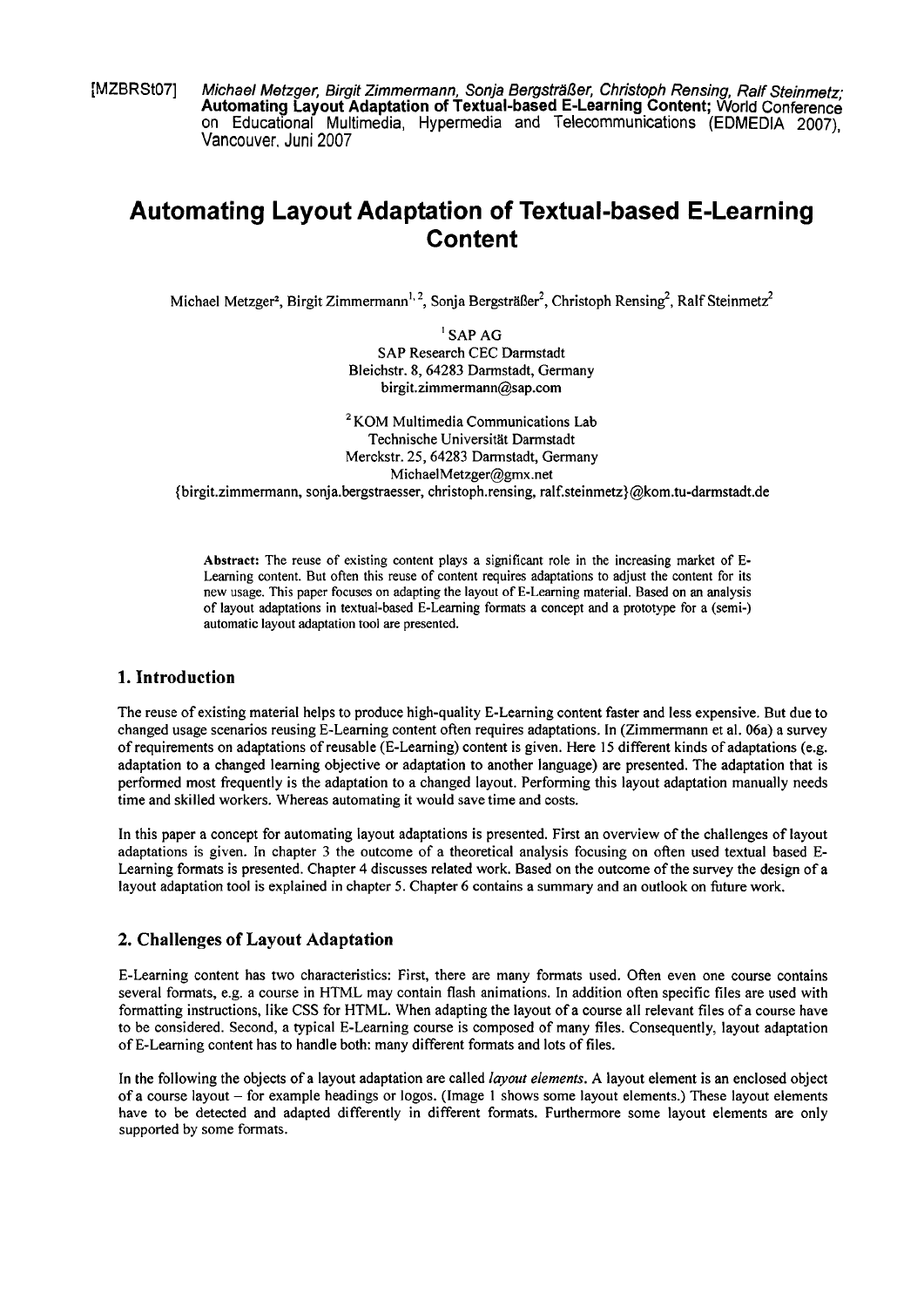

Image **1:** Layout elements **of** an example E-Learning course.

Often the Same adaptation has to be done several times when adapting the layout of one course, e.g. changing a logo on each Page of a course. It is very inefticient to handle this manually. Therefore it is desirable to automate layout adaptation or, where full automation is not possible, to assist human workers with a semi-automatic adaptation tool.

Automatic layout adaptation is composed of four steps: Ist Reading the course data, 2nd Detecting layout elements, 3rd Adapting them, and 4th Write the adapted course. Detecting the elements is the most complicated issue, as often many possibilities exist to encode the Same layout element. This will be discussed in detail in chapter 4 and 5.

Regarding the arrangement of layout elements two problems occur when executing layout adaptations: First the overlapping of elements: In some formats resizing or adding elements might cause overlapping with other elements. And second displacements of layout elements: They might appear, if resizing, adding, or deleting of elements lead to a re-arrangement of the surrounding elements. In some cases the new arrangement does not comply with certain style rules and therefore has to be avoided.

# **3. Study on Layout Adaptations**

To understand the format specific characteristics of layout adaptations, several formats, which are often used in the context of E-Leaming, have been analyzed in respect of their format specific characteristics. In addition the adaptable layout elements occurring in these formats have been determined. To get a good overview on the characteristics of the formats the following common formats have been chosen for the study:

- The Microsoft Word and Oasis OpenOffice (http://www.openoffice.org/) Wnte format
- Adobe Acrobat PDF
- The Microsofi Powerpoint and OasisOpen Office Impress format  $\bullet$
- HTML and CSS, XML (with CSS/XSL/XSLT for browser output)  $\bullet$
- Lectumity (http://www.lectumity.de/ ) and Smi12.0 **(http://www.w3.org/TR12005/REC-SMIL2-2005** 1071 )  $\bullet$

The study was divided into two parts: Studying the documentations of the formats and analyzing a set of existing E-Learning courses. Based on the results of the study different groups of layout elements have been identified, like captions (headings, image labels, and table labels, etc.) or elements that occur with a fix position on every page (author, copyright labels, creation date, or Page numbers). In sum 10 different kinds of elements were found.

Regarding possibilities to detect all these elements strong differentes between the different formats were found: XML-based formats mostly have a clear element labeling (e.g. by using special tags). Therefore it is easy to detect those layout elements. The opposite are formats like PDF, in which characteristics of elements (e.g. font size) normally are hard coded. No element labeling for direct element identification is available. In addition often element labeling exists, but is not used as intended (e.g. heading tags used for image captions). This is primarily a problem of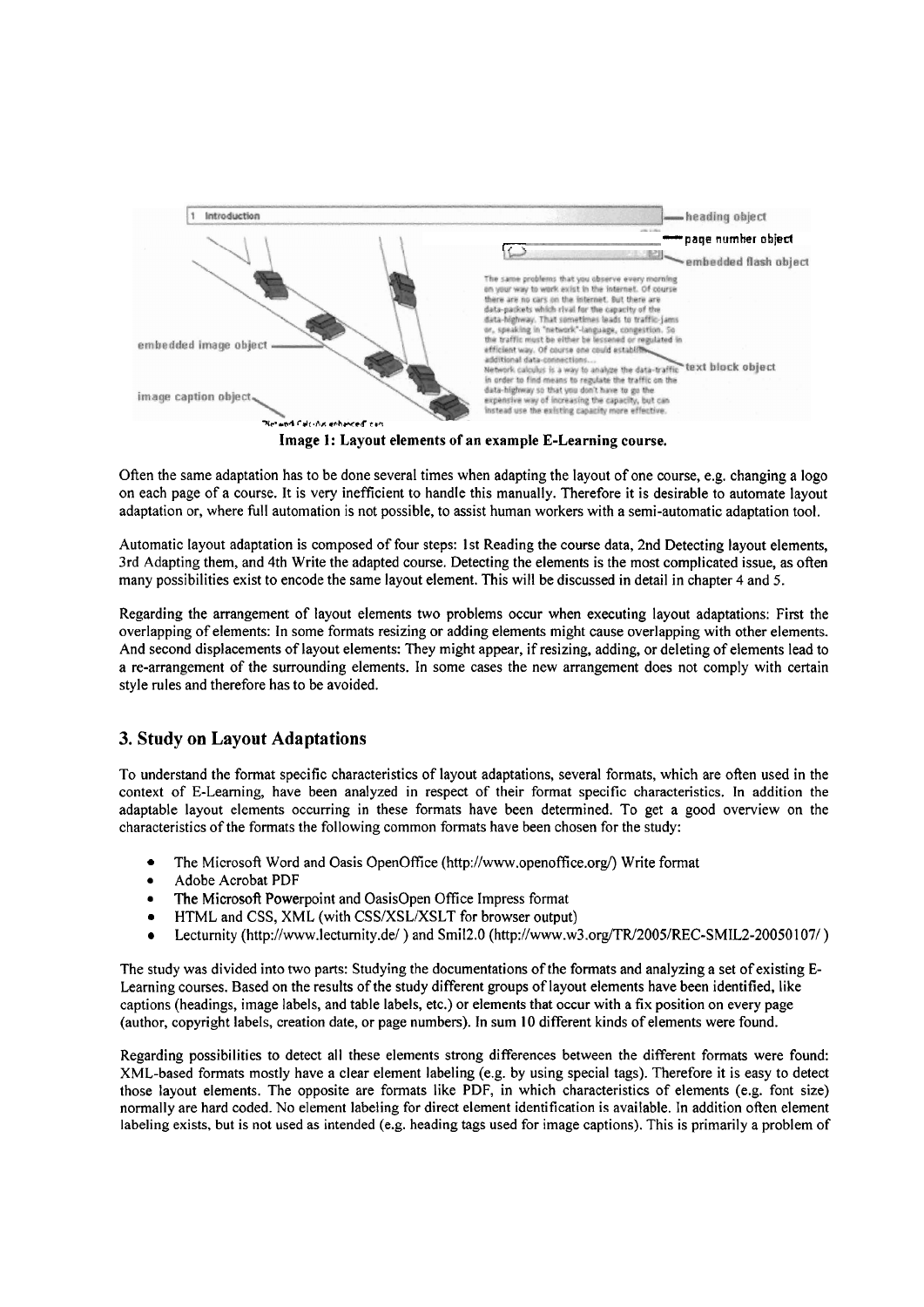HTML. For example over 90% of actual existing German HTML-sides are malformed. (ValiWatch 05) This complicates the design of a format comprehensive automatic layout adaptation tool.

## **4. Related Work**

#### 4.1 Authoring tools

This subchapter focuses on Authoring tools for HTML and CSS. In HTML and CSS the number of adaptation tools is nearly countless. Why not use one of these existing tools for adaptations? To answer this question, an analysis of many different existing HTML authoring and adaptation tools has been carried out. In the following two examples of typical HTML/CSS authoring tools will be examined to explain why it is necessary to design a new tool.

The first tool is the freeware CSS-authoring tool *Simple CSS* (http://www.hostm.com/css/). Simple CSS is a small tool to adapt CSS files. It offers a graphical interface to users, in which they can set many characteristics of the different CSS-rules via drop-down menus (e.g. color, size, etc.). In well-encoded HTML courses, with a clear separation between content (in HTML files) and layout (in CSS files) and a known namespace for CSS rules, Simple CSS is a good assistant for layout adaptation. But these conditions are not met by most E-Learning courses. In addition the tool only allows users to adapt each characteristic of each CSS rule manually.

A second tool is the widely-used HTML authoring tool *phase* 5 (http://www.qhaut.de/). It is based on a simple source code editor, which is expanded with many functions to generate and adapt html code. phase 5 is able to handle all kinds of HTML code including malformed code. But as in Simple CSS users have to adapt every file separately. In addition users need good HTML skills to work with phase 5.

Many tools exist for changing the layout of HTML material. But at the moment no tool is known, which meets all requirements for automated layout adaptation or at least most of them. Therefore it is necessary to design a new tool.

#### 4.2 Element detection

As explained before, good detection algorithms are needed for automatic layout adaptation. At the moment no approach exists dealing with detection and adaptation of all layout elements in order to adapt the layout to a changed (corporate) design. In this chapter existing approaches for logo detection and topic segmentation are presented.

Research in the area of automatic page layout adaptation of HTML sites for small form factor devices has a short history but is growing fast. Most approaches in this field focus on partitioning large web pages in expedient semantic blocks. Layout elements are useful indicators for possible separators, but concrete approaches to detect such elements are still very rare. (Cai 04, Bickmore et al. 97)

In addition, there are many approaches for automatic logo and trademark extraction/removal on websites. Baratis (Baratis 05) presents an approach for logo detection in corporate web-sites based on a histogram method. He extracts pictures from a website and analyses their color histogram as well as their radial-frequency-histogram afier a Fourier-transformation. Logos are detected by special characteristics (few colors, clear separation between colors). Other approaches deal with extractions of logos from videos. Kovar (Kovar 02) presents an approach for the detection of logos in sport videos which is based on the detection of sharp edges in single video frames. Yan (Yan 04) and Boujemaa (Boujemaa 04) demonstrate an algorithm which is based on the detection of elements that are not modified in successive frames.

Another interesting point is topic segmentation. Topic segmentation is motivated by the fact that often the text of a HTML Page contains more than one topic without clear labeling for separation. As topics can be used to detect text blocks or headings, topic segmentation is interesting for the detection of layout elements, too. Reynar (Reynar 98) describes inter alia an algorithm to identify topic boundaries, which is based on a semantic content analysis.

In conclusion there are some approaches, which deal with element extraction in text formats. Often they aim on the segmentation of large web sides in order to adapt them to small factor devices or to generate indexes or metadata for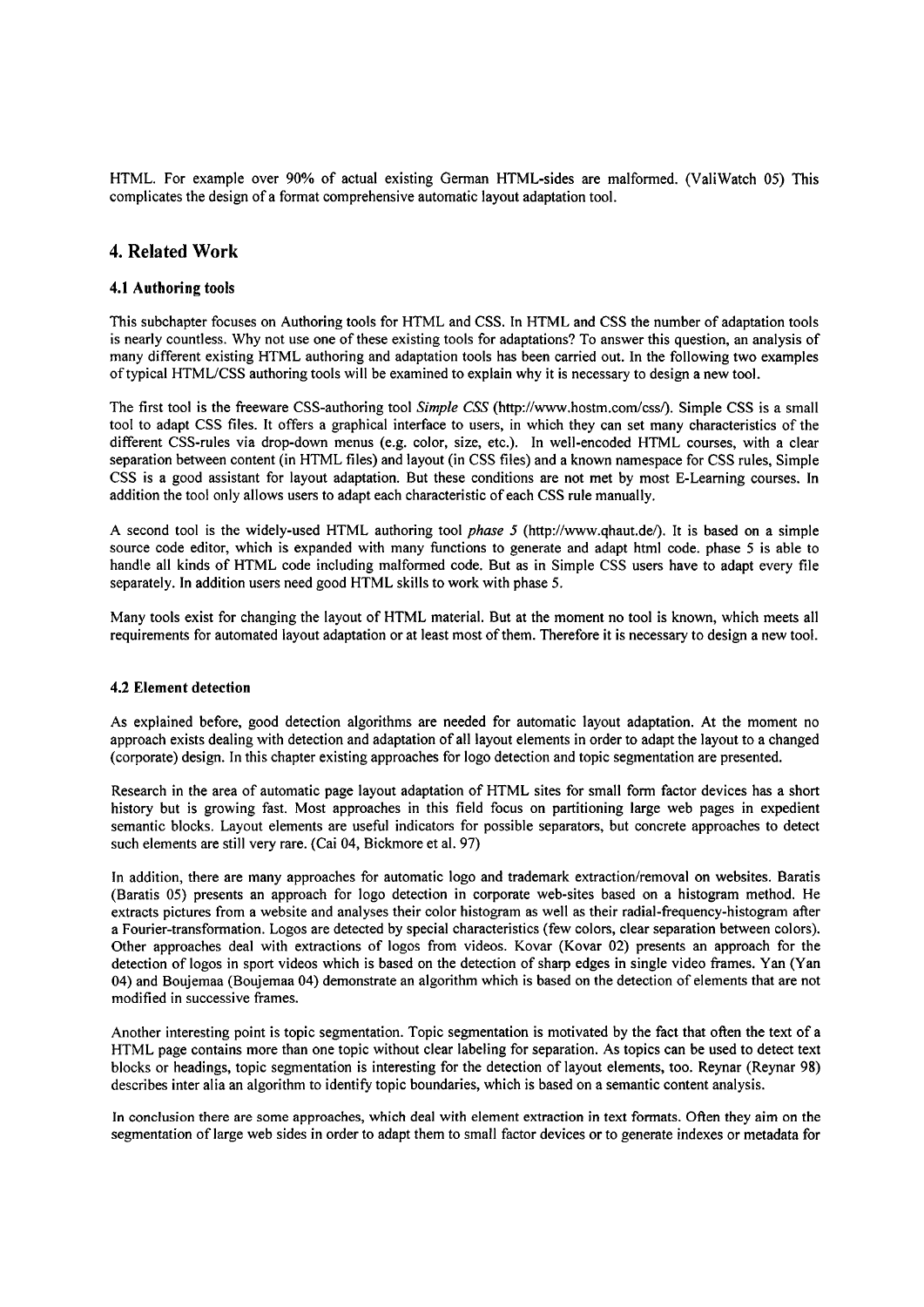the pages. These approaches provide interesting techniques, which can be used for automatic layout element detection. The research on detection possibilities in image or video formats is not directly applicable to text based formats. But underlying ideas are in some cases useful for text based formats, too. (E.g. the idea that typically logos appear at a similar position in successive frames also applies to slides or pages of an E-Leaming course.)

#### **4.3 Formats designed for reuse and adaptation**

There exist a few formats which are designed for easy adaptation and reuse. In the following the widely-used format SMIL and the ZYX approach are described **as** examples for those formats.

SMIL (SMIL 2005) is a XML based language that allows the integration of many different multimedia formats. It has a clear separation between content and structure. It is possible to describe the behaviour of the different multimedia objects and the layout of the presentation. SMIL is one of the first presentation formats, which allows easy adaptations to different purposes or presentation devices. But SMIL is designed for dealing with SMIL content not with other formats. In addition it does not allow layout adaptations in every detail.

**ZYX** (Boll et al. 01) is a hypermedia format that allows the adaptation and exchange of single content-fragments from a course. The goal of ZYX is to facilitate the reuse and adaptation of multimedia content. The ZYX-model realises this by a tree structure, in which every node represents a presentation element. Various characteristics describe the behaviour of an element and its descendants. But ZYX is also not suited for all kinds of content.

## **5. Prototype for a (Semi-) Automatic Layout Adaptation Tool for HTML**

#### **5.1 Concept**

So far the need of an automatic support for layout adaptation has been shown. A tool that is suited to help users in performing a layout adaptation for HTML courses at least semi-automated has to fulfil the following four demands:

- **1.** Users of the adaptation tool should not need special knowledge in different E-Leaming formats, as they are normally subject matter experts but not experts in dealing with all formats. This should be realized by a user interface, which abstracts from the format of the content, and which is intuitional to run.
- 2. The adaptation tool has to handle courses with many files. This affects the mntime behaviour of the tool. As the detection algorithms are the bottleneck of the performance they have to be designed efficiently.
- 3. In addition, it should be possible to adapt different courses according to a reusable template of adaptation instructions. Often many courses or parts of a course have to be adapted to the same design guideline. Therefore it should be possible to provide an adaptation template that is used for several adaptations.
- **4.** The tool has to be able to handle malformed HTML and CSS.

Cai (Cai 04) divides detection algorithms into two categories: Syntactic techniques operating on the structure of a web space (or in this case an E-Learning course), and semantic techniques focusing on understanding of meaning. A (semi-)automatic layout adaptation tool has to use both. Syntactic techniques – for example based on labels or tags – are good approaches to detect layout elements. But as mentioned before HTML tags are not always meaningf there is a need for a semantic detection, too. The theoretical analysis has shown, that automating the detection based on semantic techniques is difficult and not always possible. Therefore the layout adaptation tool presented here uses semantic heuristic techniques as well as supporting user interaction in cases where the semantic detection does not deliver a useful result. This helps to achieve a maximum of reliable detection with a minimum of user interaction.

#### **5.2 Implementation of a prototype for the HTML format**

To prove the outcomes of the study a prototype has been implemented. The prototype is written in Java and uses the Cybemeko HTML Parser **(http://people.apache.org~-andyc/neko/doc/index.htmI)** to parse the HTML files of a course. NekoHTML is a tag balancing parser which corrects many mistakes in malformed HTML code. To handle the HTML data JDOM (http://www.jdom.org/) is used. The necessary CSS data is read by a simple open source CSS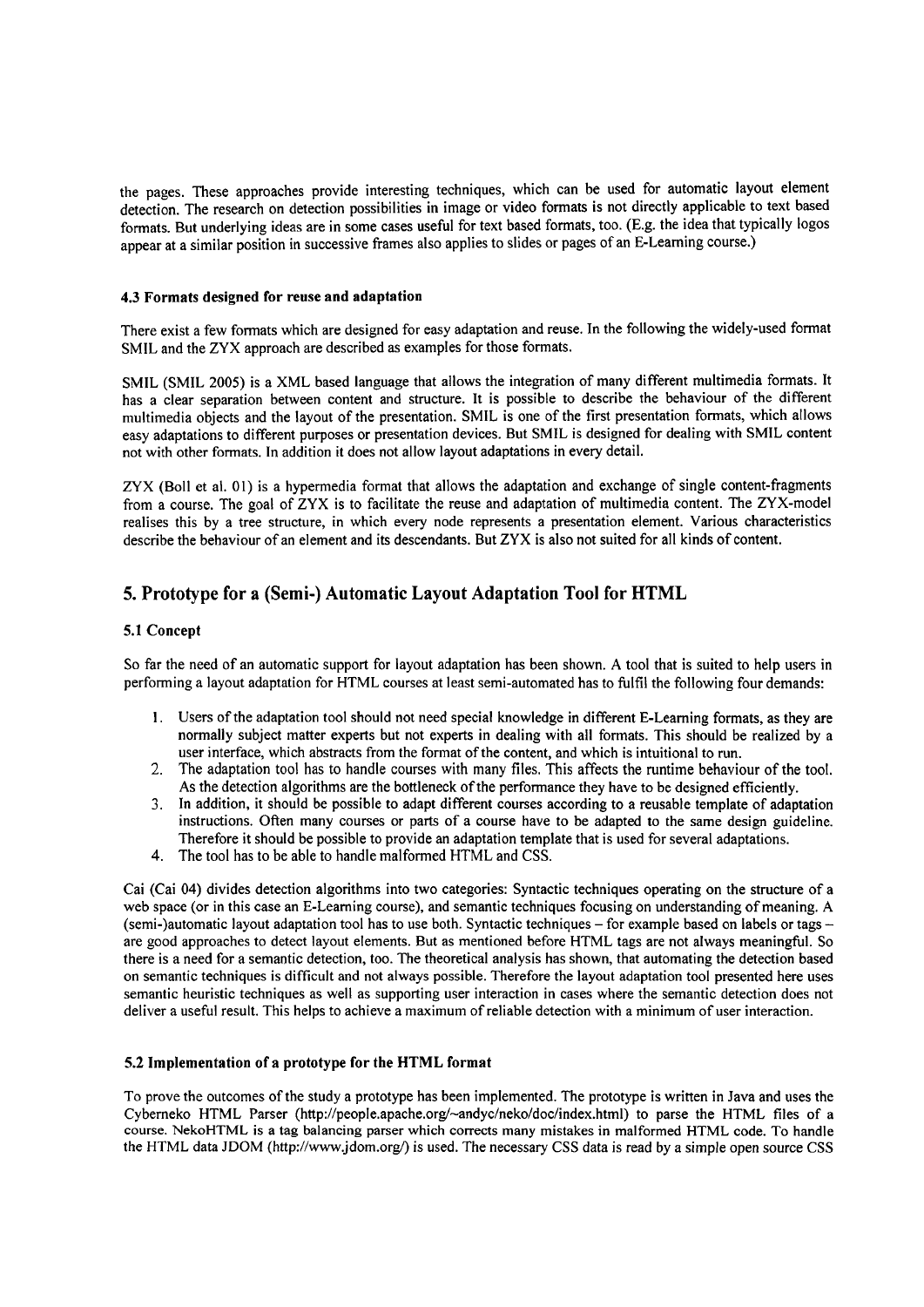parser called "cssParser". The cssParser API (http://cssparser.sourceforge.net/) provides objects to handle the parsed CSS data. The graphical user interface of the prototype is based on Java swing.

There are five groups of implemented layout adaptation algorithms:

- Adaptation of document-background
- Adaptation of headings
- Adaptation of images (exchange, remove)
- Adaptation of tables (whole table, table header, table row, table cell)
- Adaptation of unsorted lists (whole list, single list levels)

The element detection algorithms between the single element groups are completely different. But they are all based on a three-step concept:

- First, the tool tries to detect a desired layout element by characteristic tags and asks the user for correctness
- $\bullet$ If the user does not accept the result, the tool tries to detect the element by heuristic techniques
- If heuristic techniques also do not provide a satisfying result, the tool offers the possibility of a detection  $\bullet$ based on user interaction. There are many different possibilities of interaction based detection algorithms implemented, for example the detection of headings based on the input of a snippet from one example text of the desired heading class. The tool then analyses the whole course and presents all headings, which have the Same structure as the one determined by the user. These algorithms deliver very good results.

Not every implemented algorithm includes all of these three steps. Some groups of layout elements can not be detected by typical tags. In this case the first step is not executed. For other groups it is difficult to create a good heuristic for detection. In other cases steps two and three are not required.

#### **5.3 Evaluation**

The prototype is able to handle many layout element adaptations in HTML. The provided adaptations cover a large area of possible layout adaptations. Image 2 shows screenshots from one slide of an E-Learning course - before and afier the adaptation - that illustrate some possibilities the prototype offers.



Many of the implemented algorithms can be used for similar adaptations (e.g. the detection and adaptation of images are similar to the detection and adaptation of other objects, like embedded videos). Even dificult challenges are solved with small and easy to handle user interactions (e.g. to detect headings, which are labelled with not expected tags or the identification of images). But there are some unresolved problems like the detection of elements in very malformed code and multiple nested tags. In addition the prototype is restricted on HTML and CSS, but often E-Learning courses are using java script to define special layout elements. Those problems have to be solved in future projects. But the even the restricted prototype shows some really promising results.